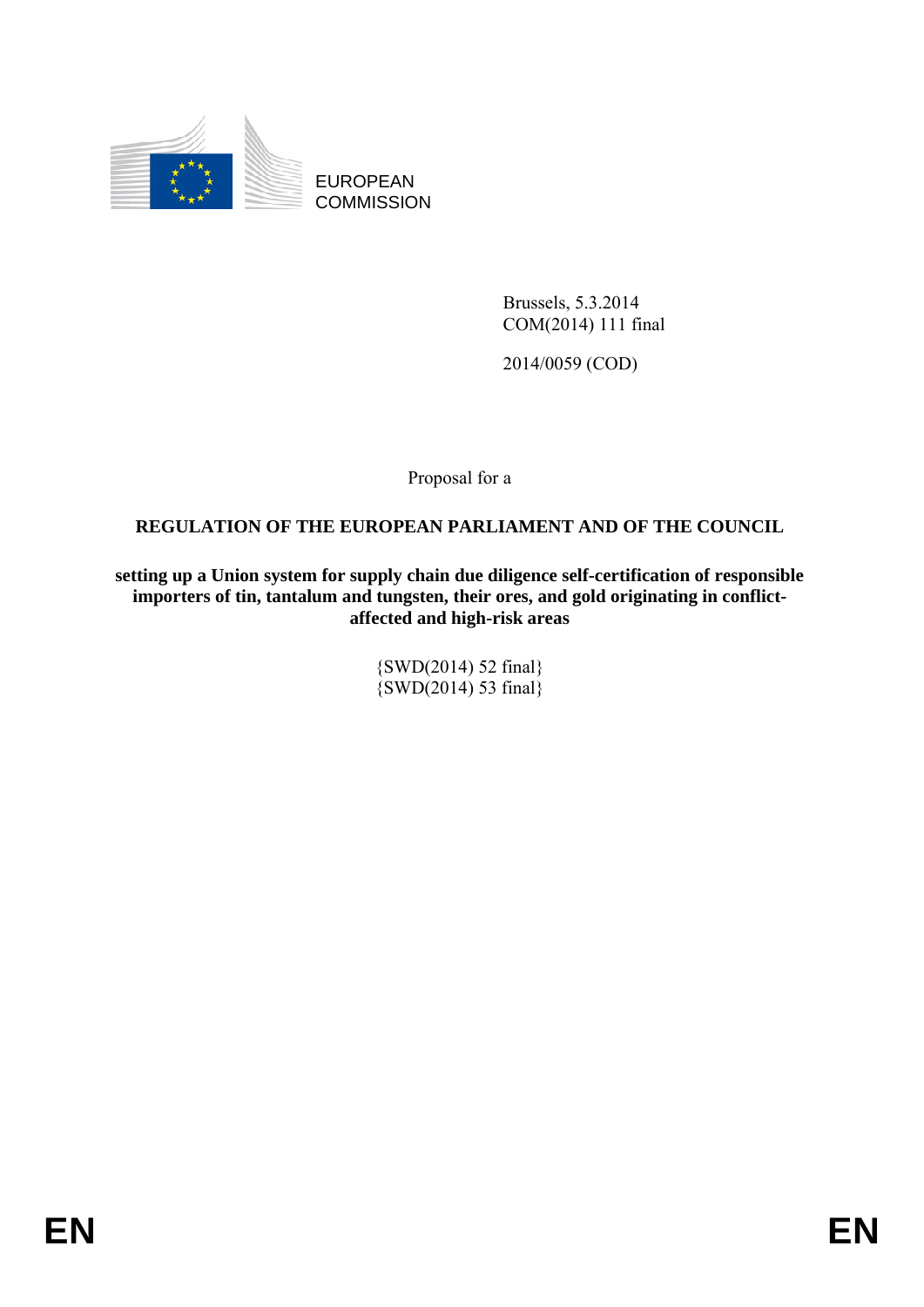2014/0059 (COD)

### Proposal for a

# **REGULATION OF THE EUROPEAN PARLIAMENT AND OF THE COUNCIL**

### **setting up a Union system for supply chain due diligence self-certification of responsible importers of tin, tantalum and tungsten, their ores, and gold originating in conflictaffected and high-risk areas**

THE EUROPEAN PARLIAMENT AND THE COUNCIL OF THE EUROPEAN UNION,

Having regard to the Treaty on the Functioning of the European Union, and in particular Article 207 thereof,

Having regard to the proposal from the European Commission,

After transmission of the draft legislative act to the national Parliaments,

Acting in accordance with the ordinary legislative procedure,

Whereas:

- (1) Natural mineral resources in conflict-affected or high risk areas − although holding great potential for development – can be a cause of dispute where their revenues are fuelling the outbreak or continuation of violent conflict, undermining national endeavours towards development, good governance and the rule of law. In these areas, breaking the nexus between conflict and illegal exploitation of minerals is critical to peace and stability.
- (2) The issue concerns resource-rich regions where the challenge posed by the desire to minimise the financing of armed groups and security forces has been taken up by governments and international organisations together with business operators and civil society organisations.
- (3) The Union has been actively engaged in an Organisation for Economic Co-operation and Development (OECD) initiative to advance the responsible sourcing of minerals from conflict regions, which has resulted in a government-backed multi-stakeholder process leading to the adoption of the *OECD Due Diligence Guidance for Responsible Supply Chains of Minerals from Conflict-Affected and High-Risk Areas* (OECD Due Diligence Guidance<sup>1</sup>) including supplements on tin, tantalum and tungsten, and on gold. In May 2011, the OECD Ministerial Council recommended to actively promote the observance of this Guidance.
- (4) The concept of responsible sourcing is referred to in the updated OECD Guidelines for Multinational Enterprises<sup>2</sup> and is in line with the United Nations (UN) Guiding Principles on Business and Human Rights<sup>3</sup>. These documents aim at advancing supply chain due diligence practices when businesses source from regions affected by conflict and instability. At the highest international level, UN Security Council Resolution

 $\mathbf{1}$ <sup>1</sup> *OECD Due Diligence Guidance for Responsible Supply Chains of Minerals from Conflict-Affected and High-Risk Areas: Second Edition,* OECD Publishing (OECD (2013). http://dx.doi.org/10.1787/9789264185050-en. <sup>2</sup>

 $\frac{2}{3}$  OECD Guidelines for Multinational Enterprises, OECD 2011 edition.

Guiding Principles on Business and Human Rights, UN Human Rights Office of the High Commissioner, New York and Geneva 2011.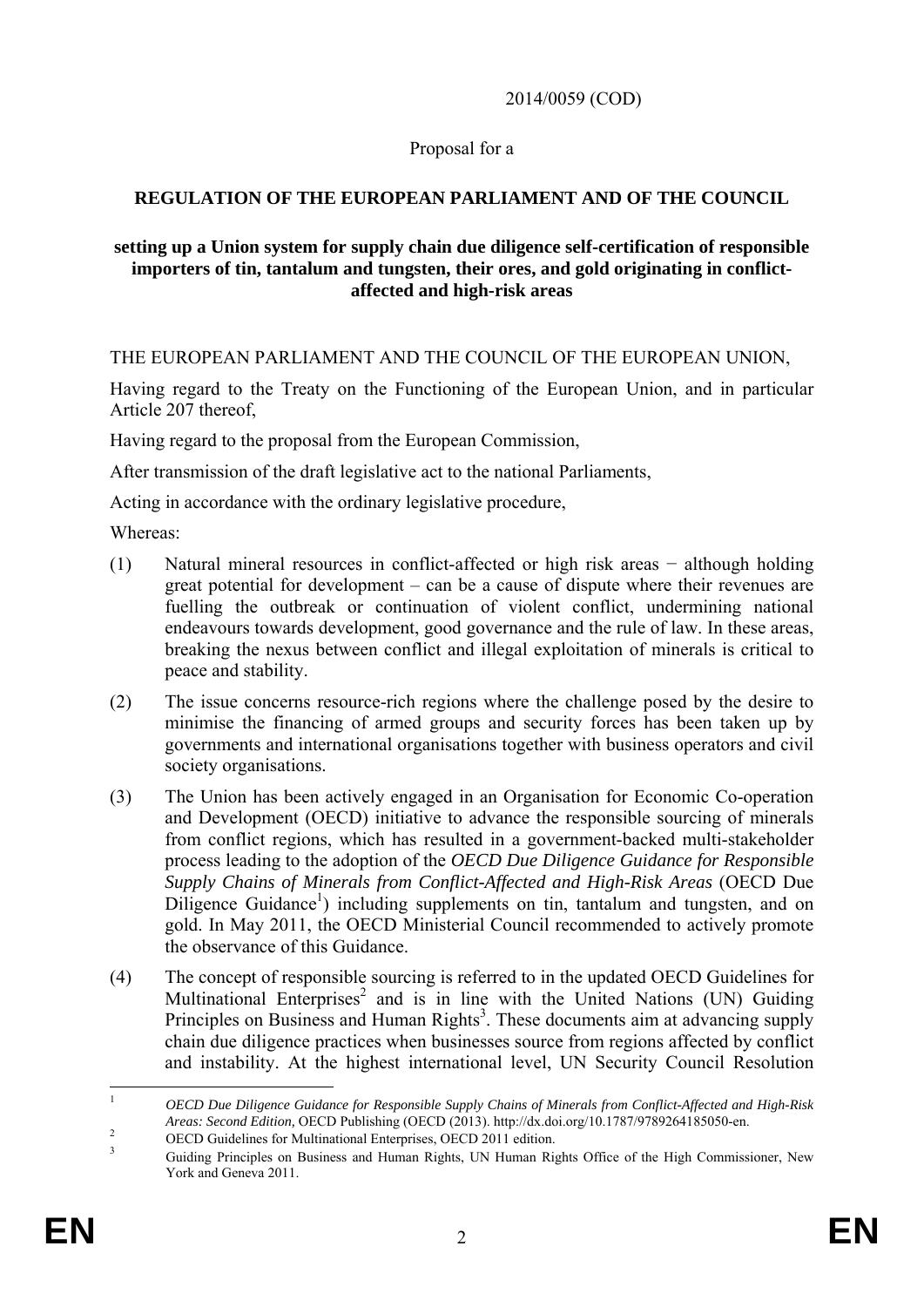1952 (2010) specifically targeted the Democratic Republic of Congo (the DRC) and its neighbours in Central Africa calling for supply chain due diligence to be observed; the UN Group of Experts on the DRC, following up Security Council Resolution 1952 (2010), also advocates compliance with the OECD Due Diligence Guidance.

- (5) In addition to multilateral initiatives, on 15 December 2010, the Heads of State and Government of the Great Lakes Region took a political commitment in Lusaka to fight the illegal exploitation of natural resources in the region and approved inter alia a regional certification mechanism based on the OECD Due Diligence Guidance.
- (6) The Commission in its  $2008$  Communication<sup>4</sup> recognised that securing reliable and undistorted access to raw materials is an important factor for the EU's competitiveness. The Raw Materials Initiative (RMI) is an integrated strategy aimed at responding to different challenges related to access to non-energy non-agriculture raw materials. The RMI recognises and promotes financial as well as supply chain transparency, and the application of corporate social responsibility standards.
- (7) On 7 October 2010, the European Parliament passed a Resolution calling for the Union to legislate along the lines of the US 'conflict minerals' law *alias* Section 1502 of the *Dodd-Frank Wall Street Reform and Consumer Protection Act*; and the Commission announced in its Communications of  $2011<sup>5</sup>$  and  $2012<sup>6</sup>$  its intention to explore ways of improving transparency throughout the supply chain, including aspects of due diligence. In the latter communication and in line with the commitment it had made at the May 2011 OECD Ministerial Council, the Commission also advocated greater support for and use of the OECD Guidelines for Multinational Enterprises, and of the OECD Due Diligence Guidance – even outside the OECD membership.
- (8) Union citizens and civil society actors have raised awareness with respect to companies operating under the Union's jurisdiction for not being held accountable for their potential connection to the illicit extraction and trade of minerals from conflict regions. The consequence is that such minerals, potentially present in consumer products, link consumers to conflicts outside the Union. To this end, citizens have requested, notably through petitions, that legislation be proposed to the European Parliament and the Council holding companies accountable under the Guidelines as established by the UN and OECD.
- (9) In the context of this Regulation, supply chain due diligence is an on-going, proactive and reactive process through which business operators monitor and administer their purchases and sales with a view to ensuring that they do not contribute to conflict and adverse impacts thereof.
- (10) Third-party auditing of a company's supply chain due diligence practices ensures credibility for the benefit of downstream companies and contributes to the improvement of the upstream due diligence practices.
- (11) Public reporting by a company on its supply chain due diligence policies and practices provides the necessary transparency to generate public confidence in the measures companies are taking.
- (12) Union companies have expressed their interest through the public consultation in the responsible sourcing of minerals and reported on current industry schemes designed to

 $\overline{4}$ <sup>4</sup><br>The Raw Materials Initiative – meeting our critical needs for growth and jobs in Europe, COM(2008) 699.<br>Commodity markets and raw materials, COM(2011) 25 FINAL.<br>Frade, growth and development, COM(2012) 22 FINAL.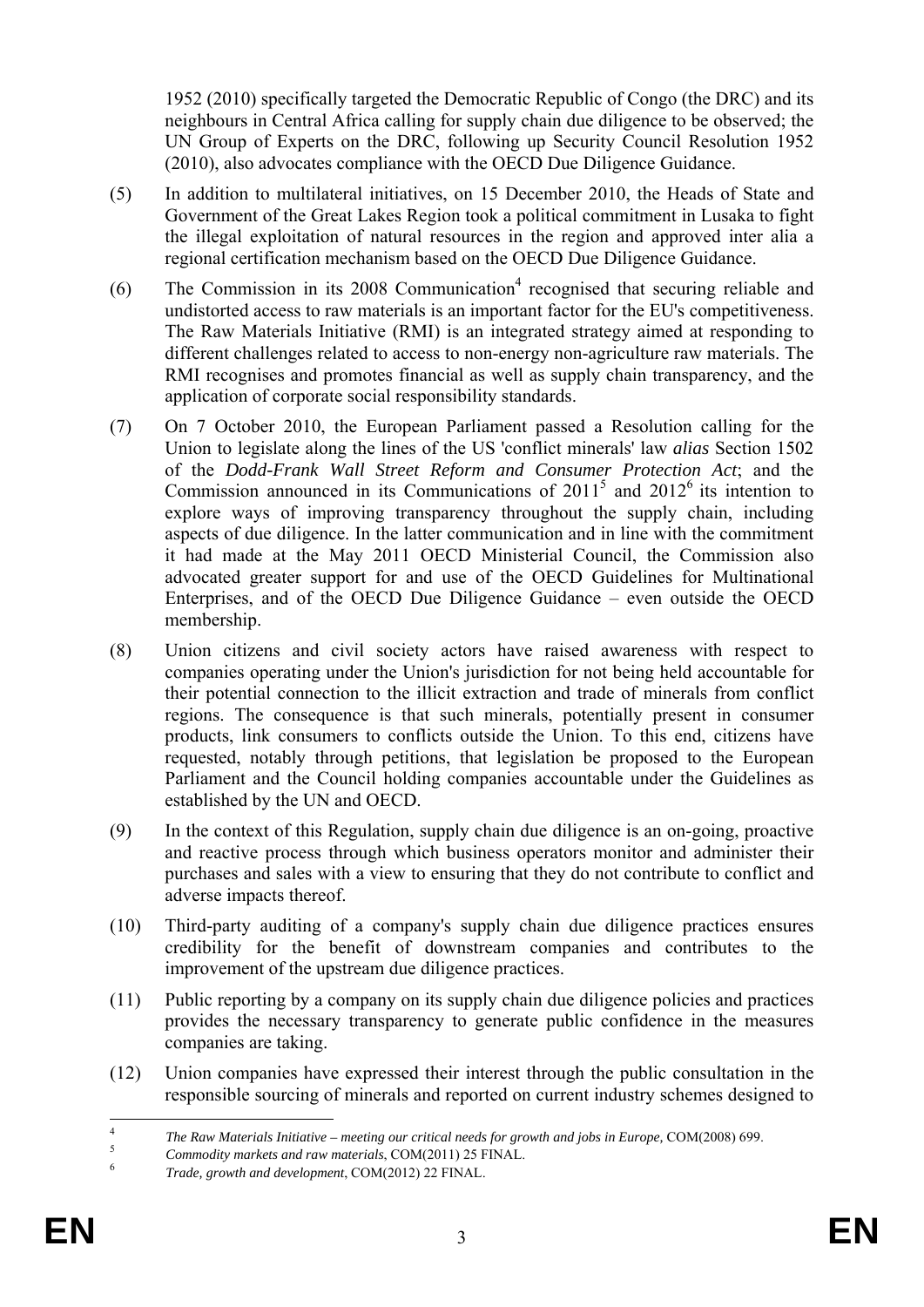pursue their corporate social responsibility objectives, customer requests, or the security of their supplies. However, Union companies have also reported countless difficulties in the exercise of supply chain due diligence because of lengthy and complex global supply chains involving a high number of operators that are often insufficiently aware or ethically unconcerned. The cost of responsible sourcing and their potential impact on competitiveness notably on SMEs should be monitored by the Commission.

- (13) Smelters and refiners are an important point in global mineral supply chains as they are typically the last stage in which due diligence can effectively be assured by collecting, disclosing and verifying information on the mineral's origin and chain of custody. After this stage of transformation it is often considered unfeasible to trace back the origins of minerals. A Union list of responsible smelters and refiners could therefore provide transparency and certainty to downstream companies as regards supply chain due diligence practices.
- (14) The Member State competent authorities are responsible to ensure the uniform compliance of the self-certification of responsible importers by carrying out appropriate ex-post checks so as to verify whether the self-certified responsible importers of the minerals and/or metals within the scope of the Regulation comply with the supply chain due diligence obligations. Records of such checks should be kept for at least 5 years. Member States are responsible to lay down the rules applicable to infringements of the provisions of this Regulation.
- (15) In order to ensure the proper implementation of this Regulation, implementing powers should be conferred on the Commission. The implementing powers relating to the list of responsible smelters and refiners and the list of Member State competent authorities should be exercised in accordance with Regulation (EU) No  $182/2011^7$ .
- (16) The Commission should report regularly to the Council and the European Parliament on the effects of the scheme. No later than three years after entering into force and every six years thereafter, the Commission should review the functioning and the effectiveness of this Regulation, including as regards the promotion of responsible sourcing of the minerals within its scope from conflict-affected and high-risk areas. The reports may be accompanied, if necessary, by appropriate legislative proposals, which may include mandatory measures,

### HAVE ADOPTED THIS REGULATION:

#### *Article 1*

### **Subject matter and scope**

1. This Regulation sets up a Union system for supply chain due diligence selfcertification in order to curtail opportunities for armed groups and security forces $8$  to trade in tin, tantalum and tungsten, their ores, and gold. It is designed to provide transparency and certainty as regards the supply practices of importers, smelters and refiners sourcing from conflict-affected and high-risk areas.

 $\overline{7}$ <sup>7</sup> Regulation (EU) No 182/2011 of the European Parliament and of the Council of 16 February 2011 laying down the rules and general principles concerning mechanisms for control by Member States of the Commission's exercise of implementing powers (OJ L 55, 28.2.2011, p. 13).

 <sup>&#</sup>x27;Armed groups and security forces' as defined in Annex II of the *OECD Due Diligence Guidance for Responsible Supply Chains of Minerals from Conflict-Affected and High-Risk Areas: Second Edition, OECD Publishing (OECD* (2013). http://dx.doi.org/10.1787/9789264185050-en.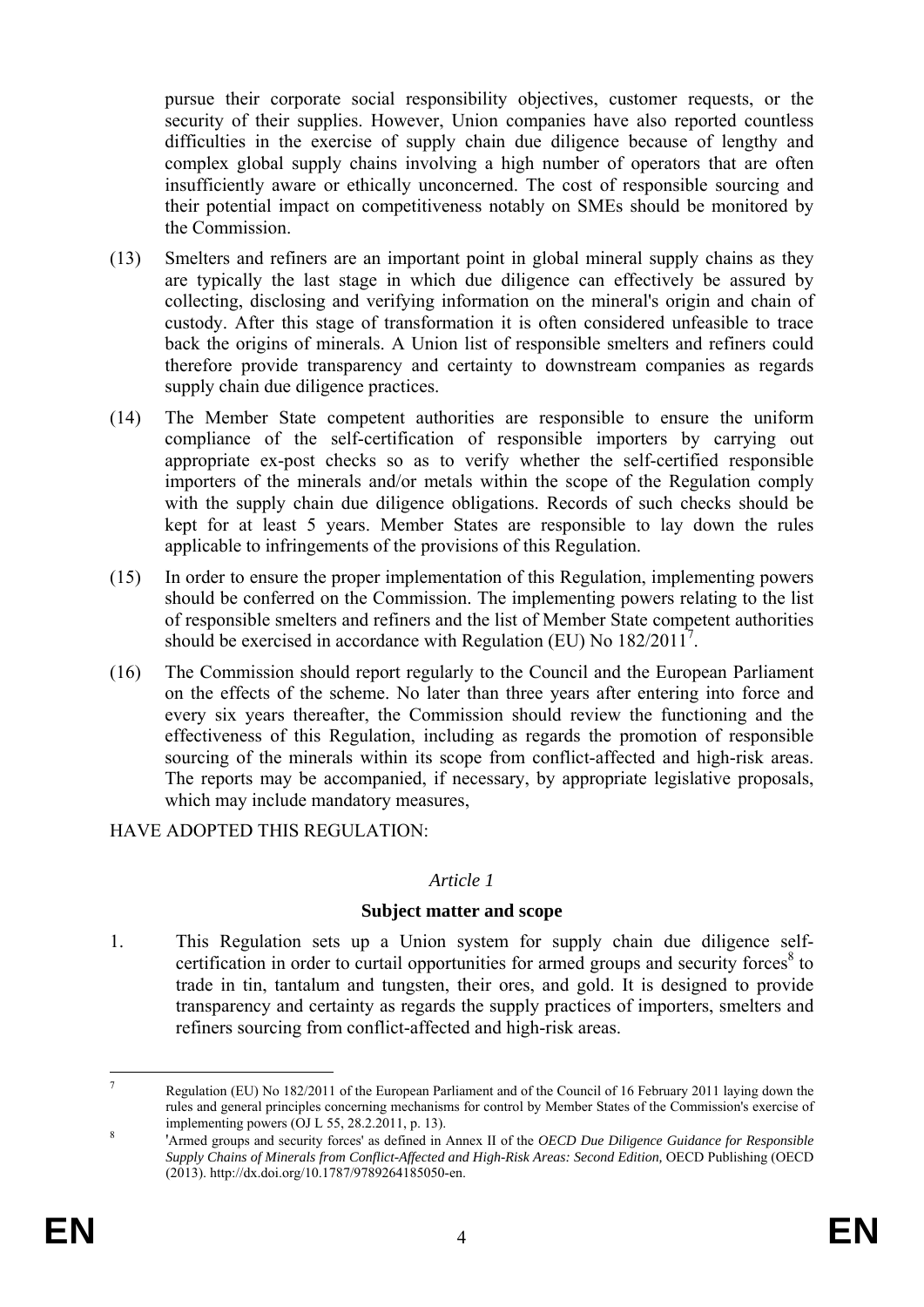2. This Regulation lays down the supply chain due diligence obligations of Union importers who choose to be self-certified as responsible importers of minerals or metals containing or consisting of tin, tantalum, tungsten and gold, as set out in Annex I.

#### *Article 2*

#### **Definitions**

For the purpose of this Regulation, the following definitions shall apply:

- (a) 'minerals' means ores and concentrates containing tin, tantalum and tungsten, and gold as set out in the Annex I;
- (b) 'metals' means metals containing or consisting of tin, tantalum, tungsten and gold as set out in the Annex I;
- (c) 'mineral supply chain' means the system of activities, organisations, actors, technology, information, resources and services involved in moving and processing the minerals from the extraction site to their incorporation in the final product;
- (d) 'chain of custody or supply chain traceability system' means a record of the sequence of entities which have custody of minerals and metals as they move through a supply chain;
- (e) 'conflict-affected and high-risk areas' means areas in a state of armed conflict, fragile post-conflict as well as areas witnessing weak or non-existent governance and security, such as failed states, and widespread and systematic violations of international law, including human rights abuses;
- (f) 'downstream' means the metal supply chain from the smelters or refiners to the end use;
- (g) 'importer' means any natural or legal person declaring minerals or metals within the scope of this Regulation for release for free circulation within the meaning of Article 79 of Council Regulation (EEC) No 2913/1992<sup>9</sup>;
- (h) 'responsible importer' means any importer who chooses to self-certify according to the rules set out in this Regulation;
- (i) 'self-certification' means the act of declaring one's adherence to the obligations relating to management systems, risk management, third-party audits and disclosure as set out in this Regulation;
- (j) 'grievance mechanism' means an early-warning risk awareness mechanism allowing any interested party or whistle-blower to voice concerns regarding the circumstances of mineral extraction, trade, handling and export in conflict-affected and high-risk areas;
- (k) 'model supply chain policy' conforms to Annex II of the OECD Due Diligence Guidance outlining the risks of significant adverse impacts which may be associated with the extraction, trade, handling and export of minerals from conflict-affected and high risk areas;

<sup>–&</sup>lt;br>9 Council Regulation (EEC) No 2913/92 of 12 October 1992 establishing the Community Customs Code (OJ L 302, 19.10.1992, p. 1).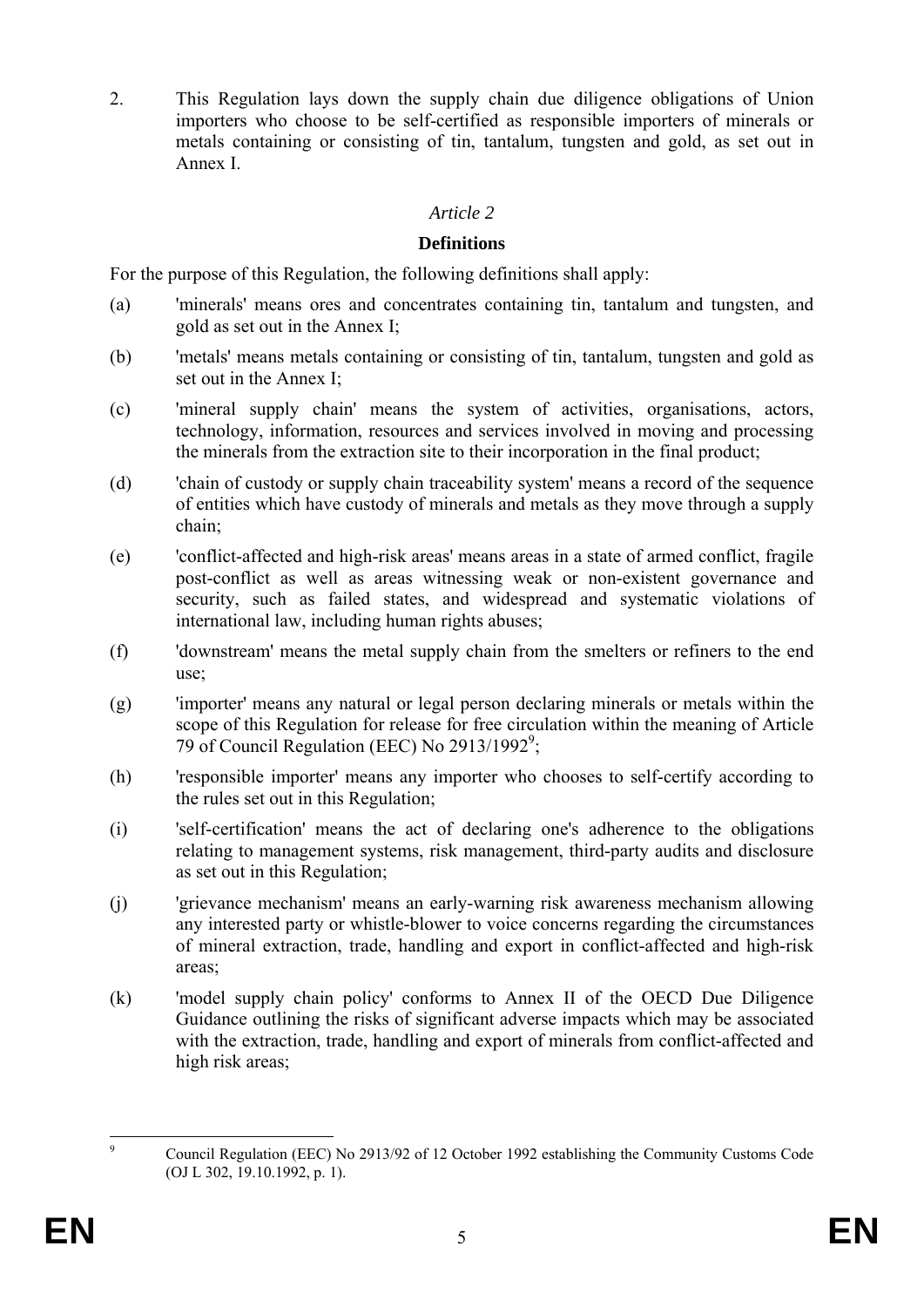- (l) 'risk management plan' means the importers' written response to the identified supply chain risks based on Annex III to the OECD Due Diligence Guidance<sup>10</sup>;
- (m) 'smelting and refining' are forms of extractive metallurgy involving processing steps with the aim to produce a metal from its ore or concentrate;
- (n) 'upstream' means the mineral supply chain from the extraction sites to the smelters or refiners, included;
- (o) 'supply chain due diligence' refers to the obligations of responsible importers of tin, tantalum and tungsten, their ores, and gold in relation to their management systems, risk management, third-party audits and disclosure of information with a view to identifying and addressing actual and potential risks linked to conflict-affected and high risk-areas to prevent or mitigate adverse impacts associated with their sourcing activities;
- (p) 'responsible smelters or refiners' means smelters or refiners in the supply chain of the responsible importer;
- (q) 'Member State competent authorities' means the designated one or more authorities with auditing competences and knowledge as regards raw materials and industrial processes.

#### **Self-certification as a responsible importer**

- 1. Any importer of minerals or metals within the scope of the Regulation may selfcertify as responsible importer by declaring to a Member State competent authority that it adheres to the supply chain due diligence obligations set out in this Regulation. The declaration shall contain documentation in which the importer confirms its adherence to the obligations including results of the independent third-party audits carried out.
- 2. The Member State competent authorities shall carry out appropriate ex-post checks in order to ensure that self-certified responsible importers of the minerals or metals within the scope of this Regulation comply with their obligations pursuant to Articles 4, 5, 6, and 7 of this Regulation.

#### *Article 4*

### **Management system obligations**

The responsible importer of the minerals or metals within the scope of this Regulation shall:

- (a) adopt and clearly communicate to suppliers and the public its supply chain policy for the minerals and metals potentially originating from conflict-affected and high-risk areas,
- (b) incorporate in its supply chain policy the standards against which supply chain due diligence is to be conducted consistent with the standards set forth in the model supply chain policy in Annex II to the OECD Due Diligence Guidance,

 $10$ 

<sup>10</sup> *OECD Due Diligence Guidance for Responsible Supply Chains of Minerals from Conflict-Affected and High-Risk Areas: Second Edition,* OECD Publishing (OECD (2013), http://dx.doi.org/10.1787/9789264185050-en.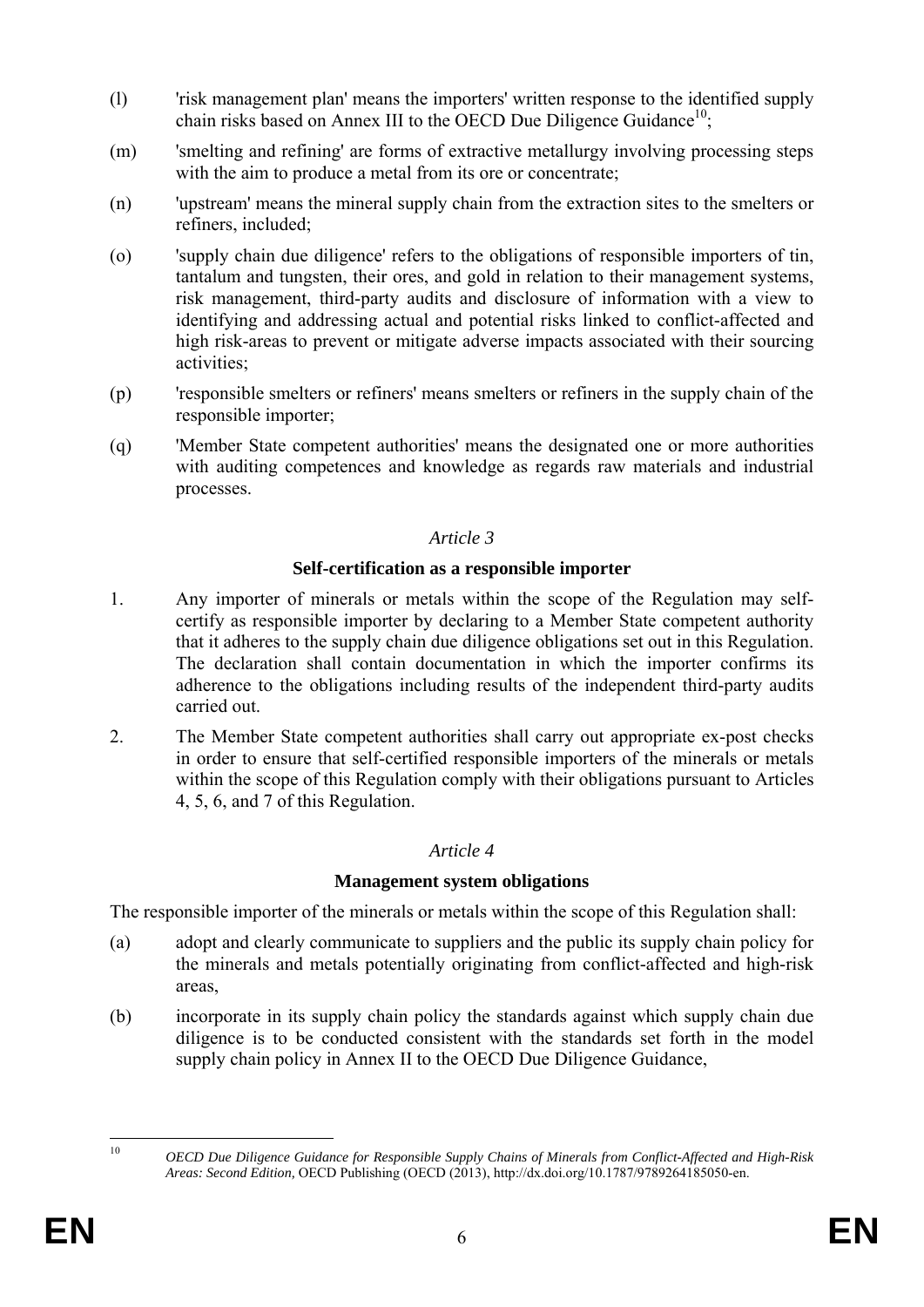- (c) structure its internal management systems to support supply chain due diligence by assigning responsibility to senior staff to oversee the supply chain due diligence process as well as maintain records for a minimum of 5 years,
- (d) strengthen its engagement with suppliers by incorporating its supply chain policy into contracts and agreements with suppliers consistent with Annex II to the OECD Due Diligence Guidance,
- (e) establish a company-level grievance mechanism as an early-warning risk-awareness system or provide such mechanism through collaborative arrangements with other companies or organisations, or by facilitating recourse to an external expert or body (e.g. ombudsman),
- (f) as regards minerals, operate a chain of custody or supply chain traceability system that provides, supported by documentation, the following information:
	- (i) description of the mineral, including its trade name and type,
	- (ii) name and address of the supplier to the importer,
	- (iii) country of origin of the minerals,
	- (iv) quantities and dates of extraction, expressed in volume or weight,
	- (v) when minerals originate from conflict-affected and high-risk areas, additional information, such as the mine of mineral origin; locations where minerals are consolidated, traded and processed; and taxes, fees, royalties paid, in accordance with the specific recommendations for upstream companies as set out in the OECD Due Diligence Guidance.
- (g) as regards metals, operate a chain of custody or supply chain traceability system that provides, supported by documentation, the following information:
	- (i) description of the metal, including its trade name and type,
	- (ii) name and address of the supplier to the importer,
	- (iii) name and address of the smelters or refiners in the importers' supply chain,
	- (iv) record of the smelters' or refiners' third-party audit reports,
	- (v) countries of origin of the minerals in the smelters' or refiners' supply chain.
	- (vi) when metals are based on minerals originating from conflict-affected and highrisk areas, additional information shall be provided in accordance with the specific recommendations for downstream companies set out in the OECD Due Diligence Guidance.

#### **Risk management obligations**

- 1. The responsible importer of the minerals or metals within the scope of this Regulation shall:
	- (a) identify and assess the risks of adverse impacts in its mineral supply chain on the basis of the information provided pursuant to Article 4 against the standards of its supply chain policy, consistent with Annex II and the due diligence recommendations of the OECD Due Diligence Guidance,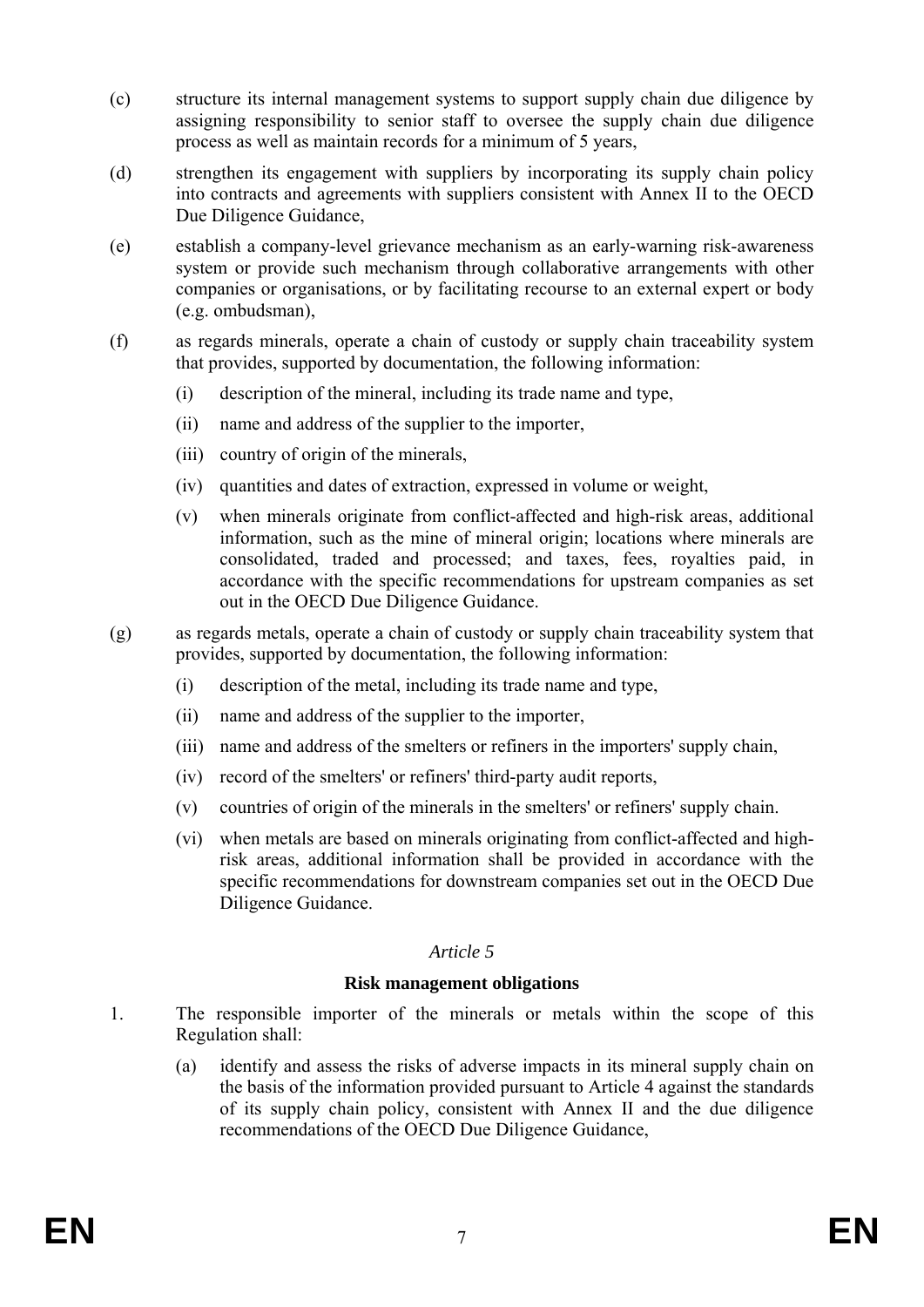- (b) implement a strategy to respond to the identified risks designed so as to prevent or mitigate adverse impacts by
	- (i) reporting findings of the supply chain risk assessment to its designated senior management,
	- (ii) adopting risk management measures consistent with Annex II and the due diligence recommendations of the OECD Due Diligence Guidance, considering its ability to influence, and where necessary take steps to put pressure on suppliers who can most effectively prevent or mitigate the identified risk, by making it possible either to
		- (a) continue trade while simultaneously implementing measurable risk mitigation efforts,
		- (b) suspend trade temporarily while pursuing on-going measurable risk mitigation efforts, or
		- (c) disengage with a supplier after failed attempts at mitigation,
	- (iii) implementing the risk management plan, monitoring and tracking performance of risk mitigation efforts, reporting back to designated senior management and considering suspending or discontinuing engagement with a supplier after failed attempts at mitigation,
	- (iv) undertaking additional fact and risk assessments for risks requiring mitigation, or after a change of circumstances.
- 2. If a responsible importer pursues risk mitigation efforts while continuing trade or temporarily suspending trade, it shall consult with suppliers and affected stakeholders, including local and central government authorities, international or civil society organisations and affected third parties, and agree on a strategy for measurable risk mitigation in the risk management plan.
- 3. A responsible importer shall, in order to design conflict and high-risk sensitive strategies for mitigation in the risk management plan, rely on the measures and indicators under Annex III of the OECD Due Diligence Guidance and measure progressive improvement.

### **Third-party audit obligations**

The responsible importer of the minerals or metals within the scope of this Regulation shall carry out audits via an independent third-party.

The independent third-party audit shall

- (a) include in the audit scope all of the responsible importer's activities, processes and systems used to implement supply chain due diligence regarding minerals or metals within the scope of the Regulation, including the responsible importer's management system, risk management, and disclosure of information,
- (b) determine as the objective of the audit the conformity of the responsible importer's supply chain due diligence practices with Articles 4, 5 and 7 of this Regulation,
- (c) respect the audit principles of independence, competence and accountability as set out in the OECD Due Diligence Guidance.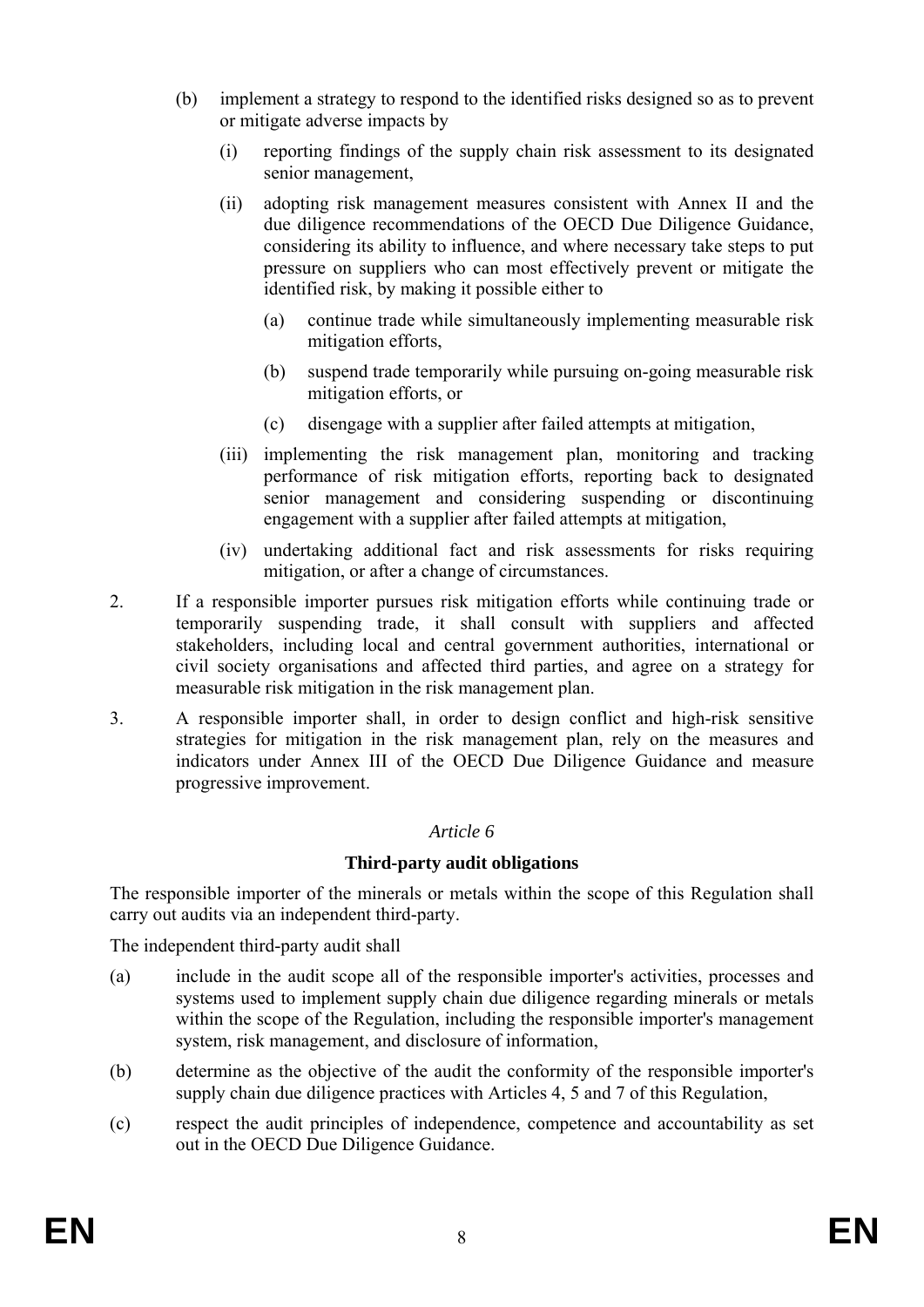#### **Disclosure obligations**

- 1. By 31 March of each year at the latest, the responsible importer of minerals or metals within the scope of this Regulation shall submit to the Member State competent authority the following documentation covering the previous year's calendar period:
	- (a) its name, address, full contact details and a description of its commercial activities,
	- (b) a declaration of conformity with the obligations set out in Article 4, 5, 6 and 7,
	- (c) independent third-party audits carried out in accordance with Article 6 of this Regulation.
- 2. By 31 March of each year at the latest, the responsible importer of minerals within the scope of this Regulation shall submit to the Member State competent authority the documentation covering the previous year's calendar period as regards the proportion of minerals originating from conflict-affected and high-risk areas relative to the total amount of minerals purchased, as confirmed by independent third-party audits in accordance with Article 6 of this Regulation.
- 3. By 31 March of each year at the latest, the responsible importer of metals within the scope of this Regulation shall submit to the Member State competent authority the following documentation covering the previous year's calendar period:
	- (a) name and address of each of the responsible smelters or refiners in its supply chain,
	- (b) independent third-party audits regarding each of the responsible smelters or refiners in its supply chain carried out in accordance with the scope, objective and principles set out in Article 6 of the Regulation,
	- (c) the proportion of minerals originating from conflict-affected and high-risk areas relative to the total amount of minerals purchased by each of those smelters or refiners, as confirmed by independent third-party audits.
- 4. The responsible importer of minerals or metals within the scope of this Regulation shall make available to its immediate downstream purchasers all information gained and maintained pursuant to its supply chain due diligence with due regard to business confidentiality and other competitive concerns.
- 5. The responsible importer of minerals or metals within the scope of this Regulation shall publicly report as widely as possible, including on the internet and on an annual basis on its supply chain due diligence policies and practices for responsible sourcing. The report shall contain the steps taken by the responsible importer to implement the obligations as regards its management system, risk management set out in Article 4 and 5 respectively, as well as a summary report of the third-party audits, including the name of the auditor, with due regard to business confidentiality and other competitive concerns.
- 6. Within two months of reception of the submitted documentation as referred to in paragraph 1, 2 and 3 the competent authority of the Member States shall issue a notice of reception.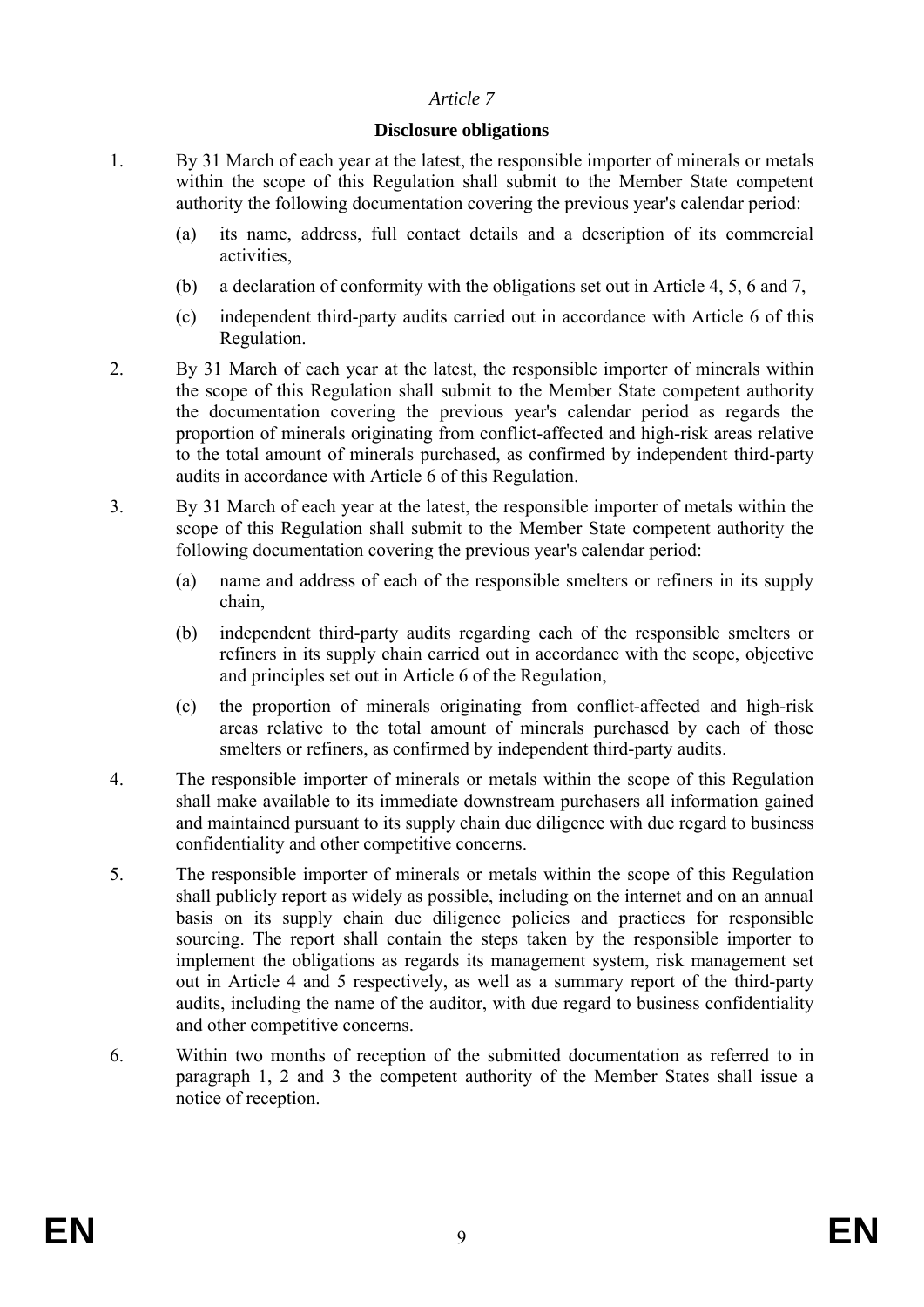#### **List of responsible smelters and refiners**

- 1. On the basis of the information provided by the Member States in their reports as referred to in Article 15, the Commission shall adopt and make publicly available a decision listing the names and addresses of responsible smelters and refiners of minerals within the scope of this Regulation.
- 2. The Commission shall identify on the list referred to in paragraph 1 those responsible smelters and refiners that source – at least partially – from conflict-affected and highrisk areas.
- 3. The Commission shall adopt the list in accordance with the template in Annex II and the regulatory procedure referred to in Article 13(2). The OECD Secretariat shall be consulted.
- 4. The Commission shall update the information included in the list in a timely manner. The Commission shall remove from the list the names of the smelters and refiners that are no longer recognised as responsible importers by Member States in accordance with Article 14(3), or the names of the smelters and refiners in the supply chain of the no longer recognised responsible importers.

#### *Article 9*

#### **Member State competent authorities**

1. Each Member State shall designate one or more competent authorities in charge of the application of this Regulation.

Member States shall inform the Commission of the names and addresses of the competent authorities within 3 months after the entry into force of this Regulation. Member States shall inform the Commission of any changes to the names or addresses of the competent authorities.

- 2. The Commission shall make a decision to publish, including on the internet, a list of competent authorities in accordance with the template in Annex III and the regulatory procedure referred to in paragraph 2 of Article 13. The Commission shall update the list regularly.
- 3. Competent authorities shall ensure the effective and uniform implementation of this Regulation throughout the Union.

#### *Article 10*

#### **Ex-post checks on responsible importers**

- 1. The competent authorities of the Member States shall carry out appropriate ex-post checks in order to ensure whether self-certified responsible importers of minerals and metals within scope of this Regulation comply with the obligations set out in Articles 4, 5, 6 and 7.
- 2. The checks referred to in paragraph 1 shall be conducted by taking a risk-based approach. In addition, checks may be conducted when a competent authority is in possession of relevant information, including on the basis of substantiated concerns provided by third parties, concerning the compliance by a responsible importer with this Regulation.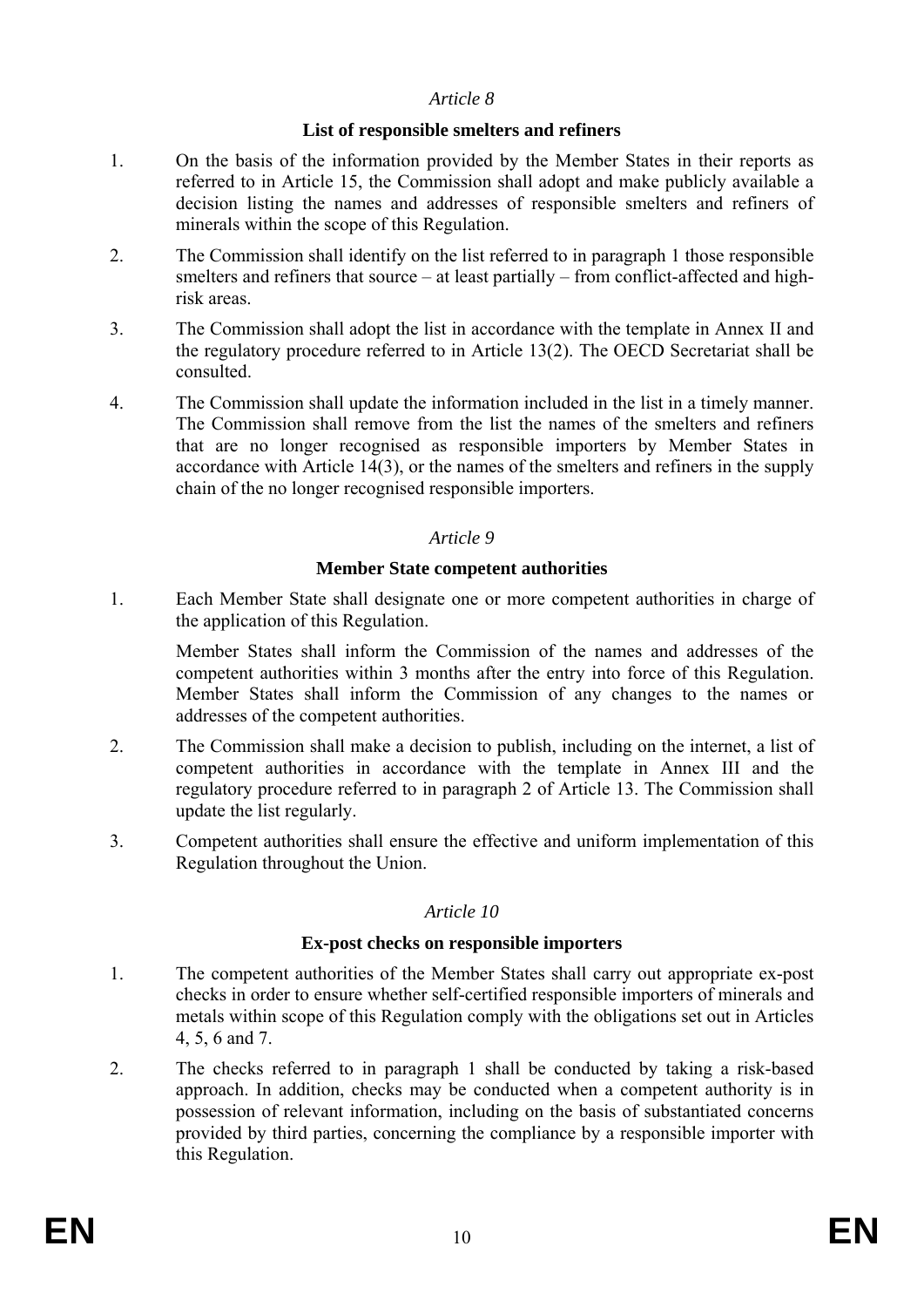- 3. The checks referred to in paragraph 1 shall include, inter alia:
	- (a) examination of the responsible importer's implementation of supply chain due diligence obligations including the management system, risk management, independent third-party audit and disclosure,
	- (b) examination of documentation and records that demonstrate the proper compliance with the supply chain due diligence obligations,
	- (c) examination of audit obligations in accordance with the scope, objective and principles set out in Article 6,
	- (d) on-the-spot inspections, including field audits.
- 4. Responsible importers shall offer all assistance necessary to facilitate the performance of the checks referred to in paragraph 1, notably as regards access to premises and the presentation of documentation and records.

#### **Records of checks on responsible importers**

The competent authorities shall keep records of the checks referred to in Article 10(1), indicating in particular their nature and results, as well as records of any notice of remedial action issued under Article 14(2).

Records of the competent authorities' checks shall be kept for at least 5 years.

### *Article 12*

### **Cooperation between authorities**

- 1. Competent authorities shall exchange information, including with their respective customs authorities, on matters pertaining to self-certification and ex-post checks carried out.
- 2. Competent authorities shall exchange information on shortcomings detected through the ex-post checks referred to in Article 10 and on the rules applicable to infringement in accordance with Article 14 with the competent authorities of other Member States and with the Commission.
- 3. Cooperation between authorities shall be in full respect of the Directive 95/46/EC and Regulation (EC) No 45/2001 on data protection and the provisions of the Council Regulation (EEC) No 2913/92 relating to the disclosure of confidential information.

### *Article 13*

### **Committee procedure**

- 1. The Commission shall be assisted by a committee. That committee shall be a committee within the meaning of Regulation (EU) No 182/2011.
- 2. Where reference is made to this paragraph, Article 4 of Regulation (EU) No 182/2011 shall apply.

Where the opinion of the committee is to be obtained by written procedure, that procedure shall be terminated without result when, within the time-limit for delivery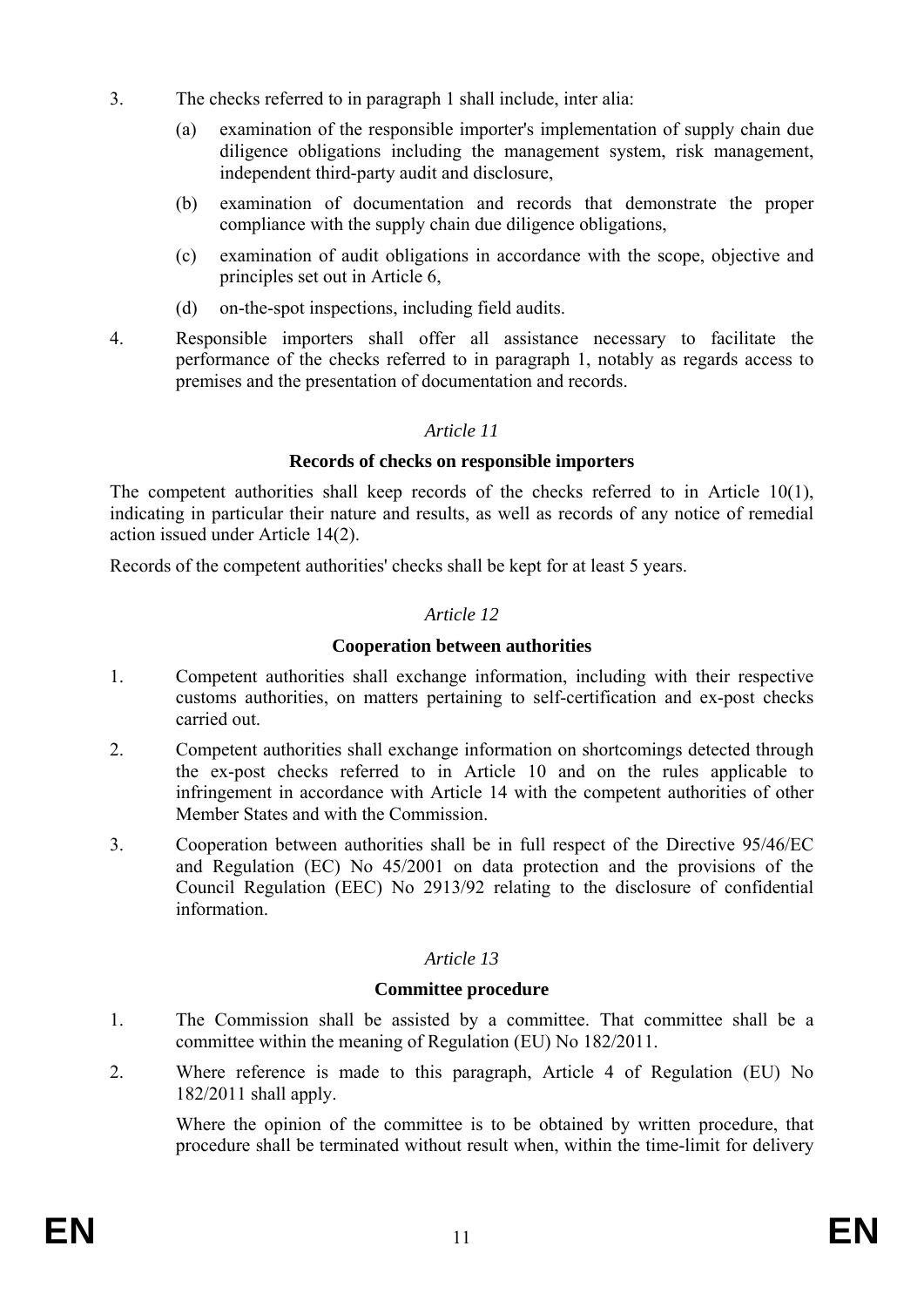of the opinion, the chair of the committee so decides or a simple majority of committee members so request.

#### *Article 14*

### **Rules applicable to infringement**

- 1. The Member States shall lay down the rules applicable to infringements of the provisions of this Regulation.
- 2. In case of an infringement of the provisions of this Regulation, the competent authorities of Member States shall issue a notice of remedial action to be taken by the responsible importer.
- 3. In case of inadequate remedial action by the responsible importer, the competent authority shall issue to the importer a notice of non-recognition of its responsible importer certificate as regards the minerals or metals within the scope of this Regulation and inform the Commission.
- 4. The Member States shall notify the rules to the Commission and shall notify it without delay of any subsequent amendment thereto.

# *Article 15*

### **Reporting and review**

- 1. Member States shall submit to the Commission by 30 June of each year at the latest, a report on the implementation of this Regulation during the previous calendar year, including any information on responsible importers as set out in Article 7(1) (a), 7.2 and 7.3 (a) and (c).
- 2. On the basis of this information the Commission shall draw up a report which shall be submitted to the European Parliament and to the Council every three years.
- 3. Three years after the entry into force of this Regulation and every six years thereafter, the Commission shall review the functioning and effectiveness of this Regulation, including on the promotion and cost of responsible sourcing of the minerals within its scope from conflict-affected and high-risk areas. The Commission shall submit a review report to the European Parliament and to the Council.

### *Article 16*

### **Entry into force**

This Regulation shall enter into force on the twentieth day following that of its publication in the *Official Journal of the European Union*.

This Regulation shall be binding in its entirety and directly applicable in all Member States. Done at Brussels,

*For the European Parliament For the Council The President The President*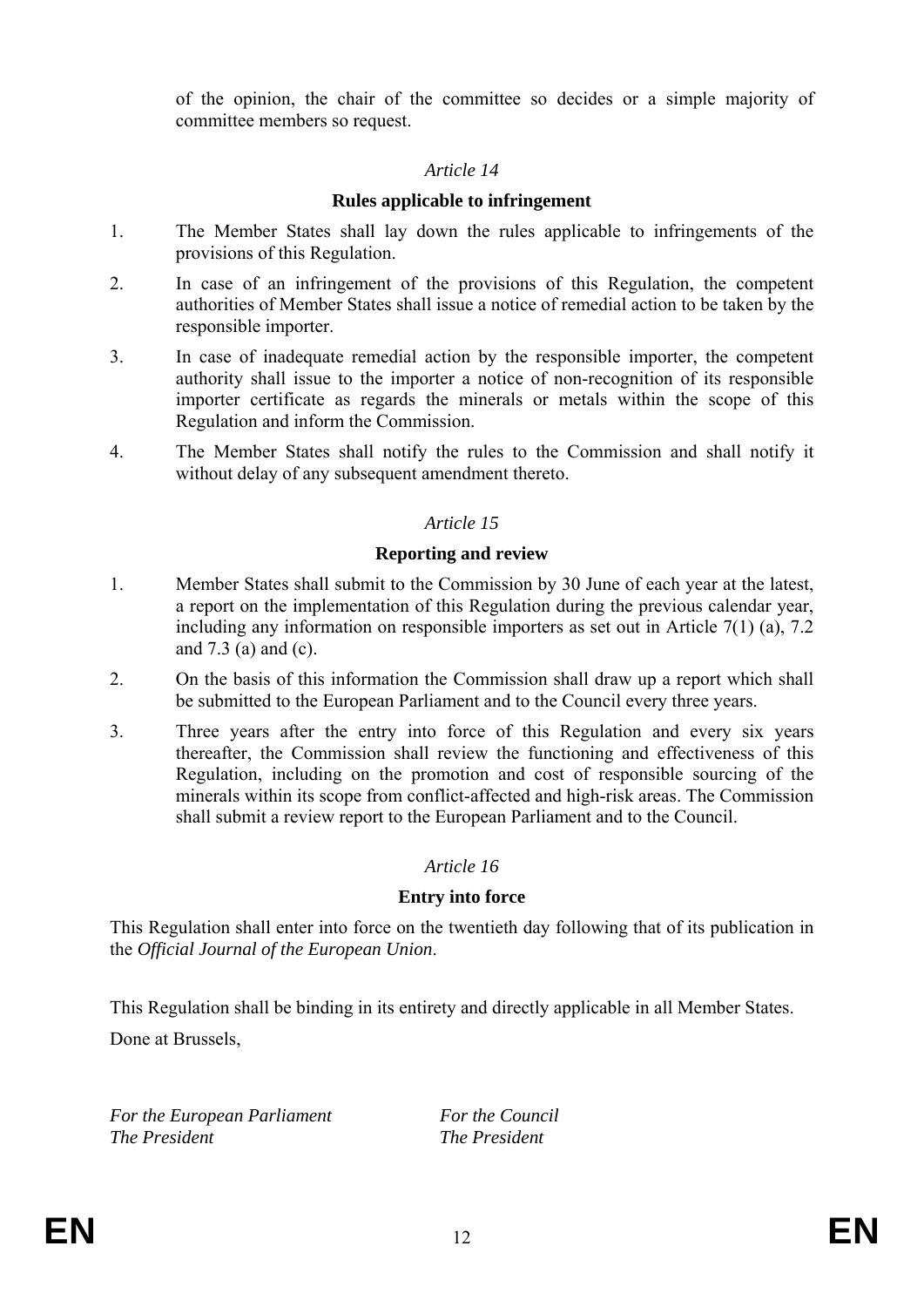# **ANNEX I**

#### **List of minerals and metals within the scope of the Regulation classified under the Combined Nomenclature**

| <b>CN</b> code | <b>Product description</b>                                                                                                          |  |
|----------------|-------------------------------------------------------------------------------------------------------------------------------------|--|
| 2609 00 00     | Tin ores and concentrates                                                                                                           |  |
| 2611 00 00     | Tungsten ores and concentrates                                                                                                      |  |
| 2615 90 00     | Tantalum ores and concentrates                                                                                                      |  |
| 2616 90 00     | Gold ores and concentrates                                                                                                          |  |
| 2825 90 40     | Tungsten oxides and hydroxides                                                                                                      |  |
| 2849 90 30     | Tungsten carbides                                                                                                                   |  |
| 2849 90 50     | Tantalum carbides                                                                                                                   |  |
| 7108           | Gold, unwrought or in semi-manufactured forms, or in powder form                                                                    |  |
| 8001           | Tin, unwrought                                                                                                                      |  |
| 8003 00 00     | Tin bars, rods, profiles and wires                                                                                                  |  |
| 8007 00        | Tin, other articles                                                                                                                 |  |
| 8101 10 00     | Tungsten, powder                                                                                                                    |  |
| 8101 94 00     | Tungsten, unwrought, including bars and rods obtained simply by sintering                                                           |  |
| 8101 96 00     | Tungsten wire                                                                                                                       |  |
| 810199         | Tungsten bars and rods, other than those obtained simply by sintering, profiles,<br>plates, sheets, strip and foil, and other       |  |
| 8103 20 00     | Tantalum, unwrought including bars and rods, obtained simply by sintering;<br>powders                                               |  |
| 8103 90        | Tantalum bars and rods, other than those obtained simply by sintering, profiles,<br>wire, plates, sheets, strip and foil, and other |  |